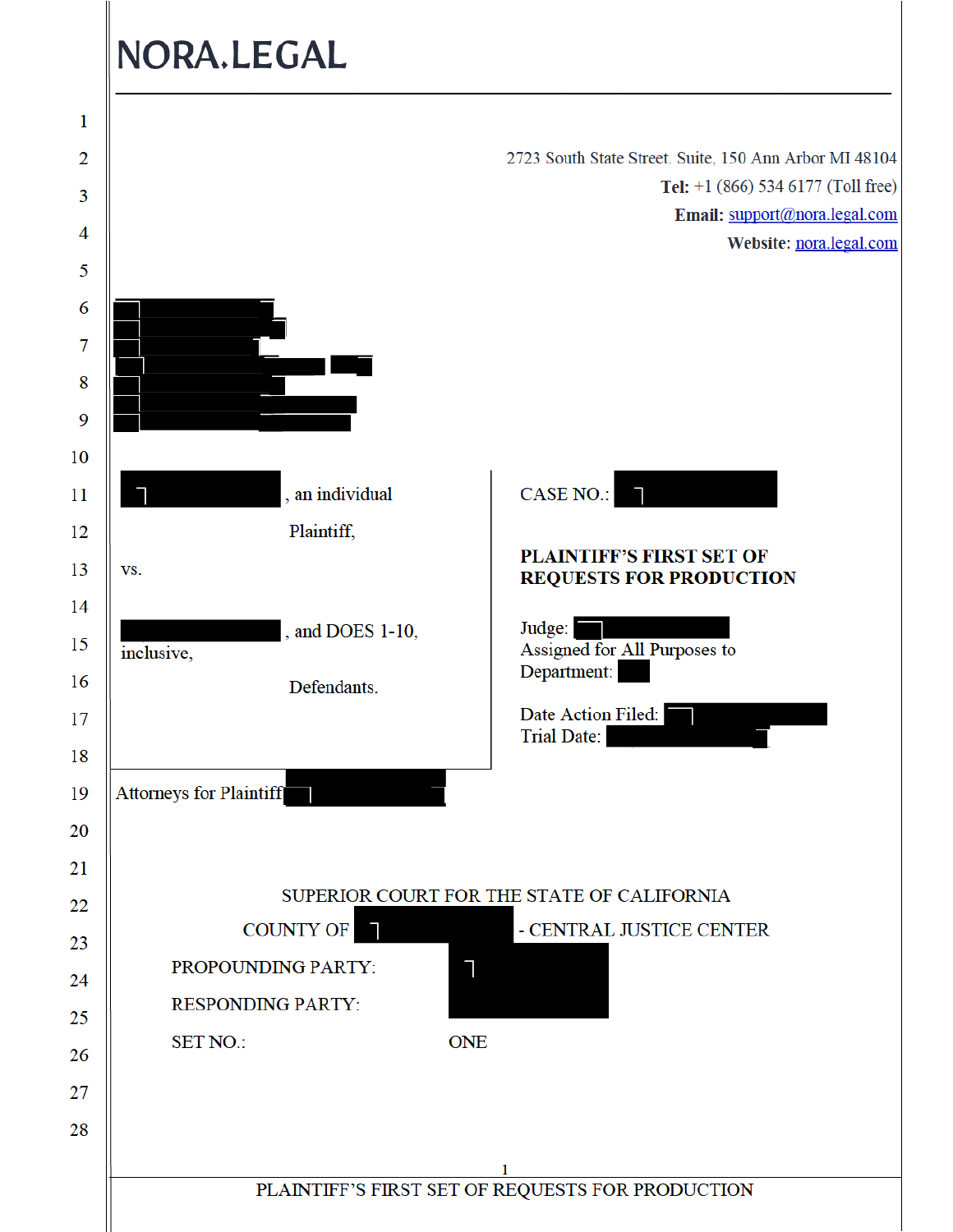| Pursuant to Code of Civil Procedure, Section 2031.010 through 2031.040, plaintiff,<br>both identify and produce for inspection and<br>, requests that defendant<br>copying at<br><b>Suite</b><br>the following specified items which are in her possession, or her attorneys' representatives or agents'<br>custody or control.<br>Pursuant to Code of Civil Procedure, Section 2031.210 through 2031.250, defendant is required<br>to submit a written response to this demand subscribed to under oath, both (1) identifying the requested |
|----------------------------------------------------------------------------------------------------------------------------------------------------------------------------------------------------------------------------------------------------------------------------------------------------------------------------------------------------------------------------------------------------------------------------------------------------------------------------------------------------------------------------------------------|
|                                                                                                                                                                                                                                                                                                                                                                                                                                                                                                                                              |
|                                                                                                                                                                                                                                                                                                                                                                                                                                                                                                                                              |
|                                                                                                                                                                                                                                                                                                                                                                                                                                                                                                                                              |
|                                                                                                                                                                                                                                                                                                                                                                                                                                                                                                                                              |
|                                                                                                                                                                                                                                                                                                                                                                                                                                                                                                                                              |
|                                                                                                                                                                                                                                                                                                                                                                                                                                                                                                                                              |
|                                                                                                                                                                                                                                                                                                                                                                                                                                                                                                                                              |
|                                                                                                                                                                                                                                                                                                                                                                                                                                                                                                                                              |
| documents in defendant's possession, custody or control, and (2) stating that production, inspection and                                                                                                                                                                                                                                                                                                                                                                                                                                     |
| copying thereof will be permitted as requested and/or objections to such production, inspection and                                                                                                                                                                                                                                                                                                                                                                                                                                          |
| copying, with reasons for such objections, if any. SUCH WRITTEN RESPONSES ARE REQUIRED                                                                                                                                                                                                                                                                                                                                                                                                                                                       |
| TO BE SERVED WITHIN THIRTY (30) DAYS OF THE DATE OF THIS DEMAND.                                                                                                                                                                                                                                                                                                                                                                                                                                                                             |
| <b>DEFINITIONS</b>                                                                                                                                                                                                                                                                                                                                                                                                                                                                                                                           |
| For the purpose of this request, the following definitions shall apply:                                                                                                                                                                                                                                                                                                                                                                                                                                                                      |
| The term "YOU" and "YOUR", as used herein, means and refer to Defendant/Responding Party<br>1.                                                                                                                                                                                                                                                                                                                                                                                                                                               |
| acting by and through her agents, employees, insurers, agents, employees,                                                                                                                                                                                                                                                                                                                                                                                                                                                                    |
| attorneys, accountants, investigators.                                                                                                                                                                                                                                                                                                                                                                                                                                                                                                       |
| The term "DEFENDANT" OR "RESPONDING PARTY" refers to Defendant/Responding                                                                                                                                                                                                                                                                                                                                                                                                                                                                    |
| Party                                                                                                                                                                                                                                                                                                                                                                                                                                                                                                                                        |
| " refers to Plaintiff/Propounding Party,<br>The term "PLAINTIFF" OR "<br>3.                                                                                                                                                                                                                                                                                                                                                                                                                                                                  |
|                                                                                                                                                                                                                                                                                                                                                                                                                                                                                                                                              |
| "INCIDENT" includes the circumstances and event surrounding the alleged<br>4.                                                                                                                                                                                                                                                                                                                                                                                                                                                                |
| or other occurrence giving rise to this action or proceedings.                                                                                                                                                                                                                                                                                                                                                                                                                                                                               |
| 5. "DOCUMENT" shall mean any and all writings, papers, agreements, contracts, correspondence,                                                                                                                                                                                                                                                                                                                                                                                                                                                |
| letters, telegrams, telex, memoranda, statements, studies, reports, publications, records, notes,                                                                                                                                                                                                                                                                                                                                                                                                                                            |
|                                                                                                                                                                                                                                                                                                                                                                                                                                                                                                                                              |
| PLAINTIFF'S FIRST SET OF REQUESTS FOR PRODUCTION                                                                                                                                                                                                                                                                                                                                                                                                                                                                                             |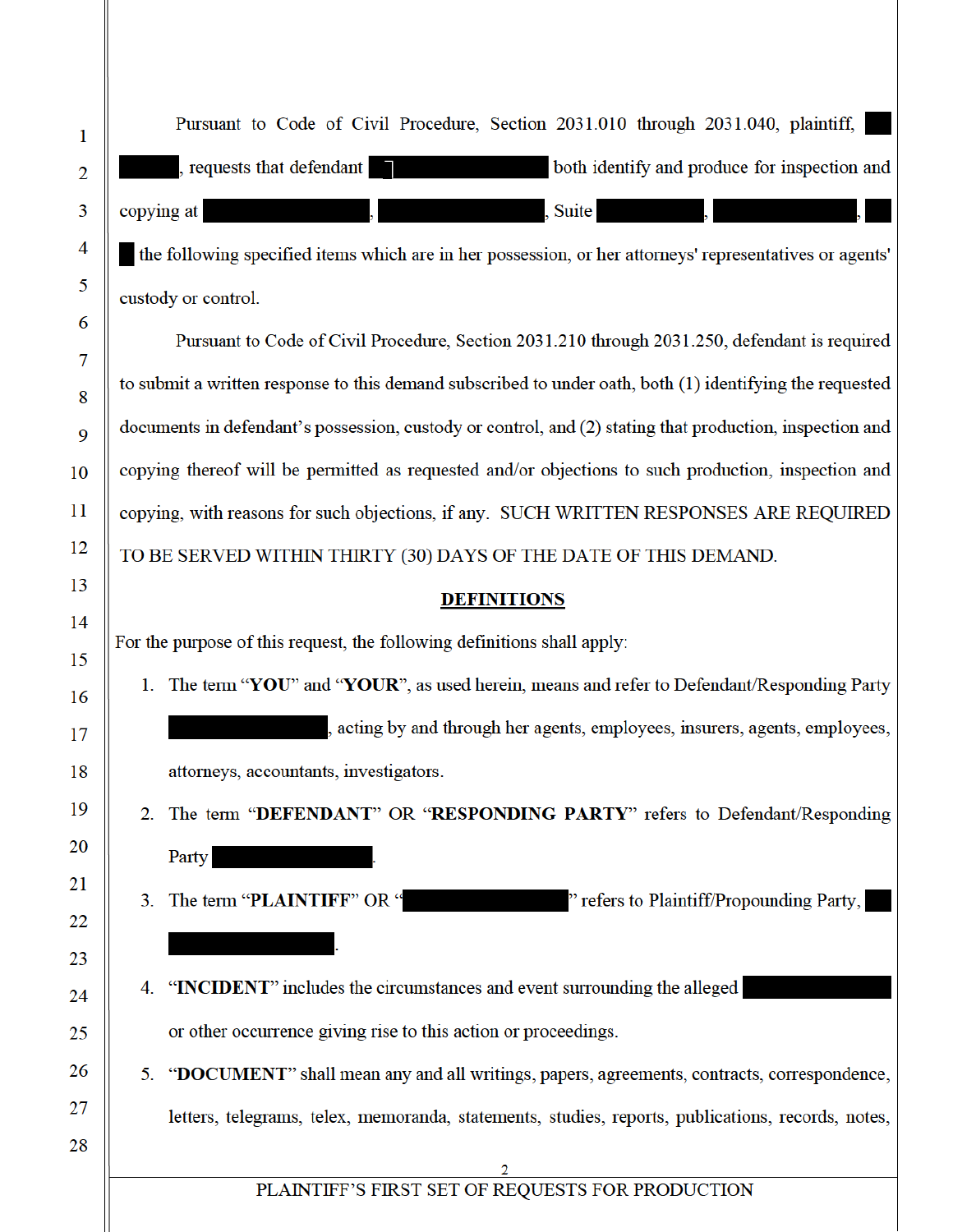messages, books, pamphlets, leaflets, microfilms, microfiches, computer indices, computer printouts, records stored by means of computer or other technological means, photographs, motion pictures, films, videotapes, video discs, audio recordings, whether on tape, disc, wire or any other means of recording, drawings, surveys, or without limitation, any other kind of written, typewritten, printed, or otherwise reproduced, including, but not limited to, any and all things included within the definition of the term "writing" as the same is defined in Evidence Code, Section 250, and including any other tangible or physical things from which information can be obtained; each and every copy of custody or control or available or obtainable by you; each and every copy of every such document where such copy contains any commentary or notation that does not appear on the original. Please provide all original documents. PRODUCTION OF COPIES BY MAIL WITH PROPER RESPONSE AND VERIFICATION SERVED SHALL BE DEEMED SUFFICIENT COMPLIANCE WITH THIS DEMAND.

Any and all documents as to which you claim a privilege or excuse as a ground or reason for nonproduction shall be completely identified with the particularity required for a Subpoena Duces Tecum including the date, author or sender, recipient or addressee, type of document, subject matter, and identification of the present custodian of the document if it is not within your possession and the factual and legal basis for the claimed privilege.

#### **DOCUMENTS TO BE PRODUCED**

#### **REQUEST FOR PRODUCTION NO. 1:**

Any and all photographs, videotapes, DVDs, drawings and diagrams of the scene of the **INCIDENT**. Xerox photographs of said photographs will not suffice. Color laser photographs or color photographs should be submitted for which the **RESPONDING PARTY** shall be reimbursed for the reasonable copying of same.

### **REQUEST FOR PRODUCTION NO. 2:**

#### 3 PLAINTIFF'S FIRST SET OF REQUESTS FOR PRODUCTION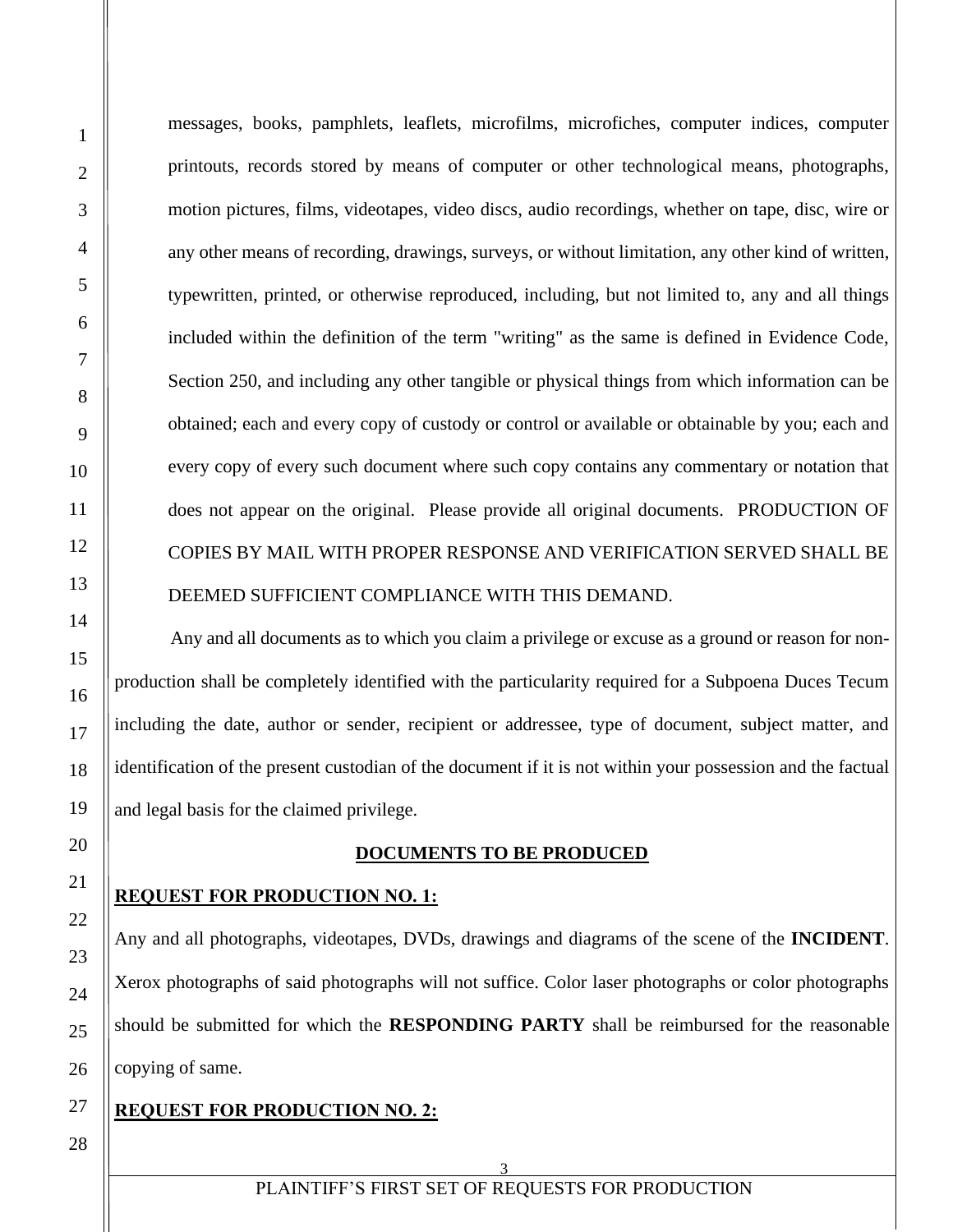4 Any and all photographs, videotapes or DVDs of any involved in the **INCIDENT**. Xerox photographs of said photographs will not suffice. Color laser photographs or color photographs should be submitted for which the **RESPONDING PARTY** shall be reimbursed for the reasonable copying of same. **REQUEST FOR PRODUCTION NO. 3:** Any and all **DOCUMENTS** which **YOU** have received in connection with this matter which mention name and were not received by **YOU** from attorney. **REQUEST FOR PRODUCTION NO. 4:** Any and all **DOCUMENTS** submitted to or received from anyone concerning the subject matter of this litigation. **REQUEST FOR PRODUCTION NO. 5:** Any and all **DOCUMENTS** which support any defenses **YOU** rely upon in **YOUR** defense to this litigation. **REQUEST FOR PRODUCTION NO. 6:** Any and all **DOCUMENTS** and other materials which support any contention that the subject **INCIDENT** was the fault of anyone other than **YOU**. **REQUEST FOR PRODUCTION NO. 7:** Any and all **DOCUMENTS** in **YOUR** possession which would in any way challenge, diminish or refute any of the 's claimed injuries, medical and/or hospital bills, or lost earnings, loss of educational opportunity, loss of earning capacity, and loss of enjoyment of life related to the subject **INCIDENT**. **REQUEST FOR PRODUCTION NO. 8:**

PLAINTIFF'S FIRST SET OF REQUESTS FOR PRODUCTION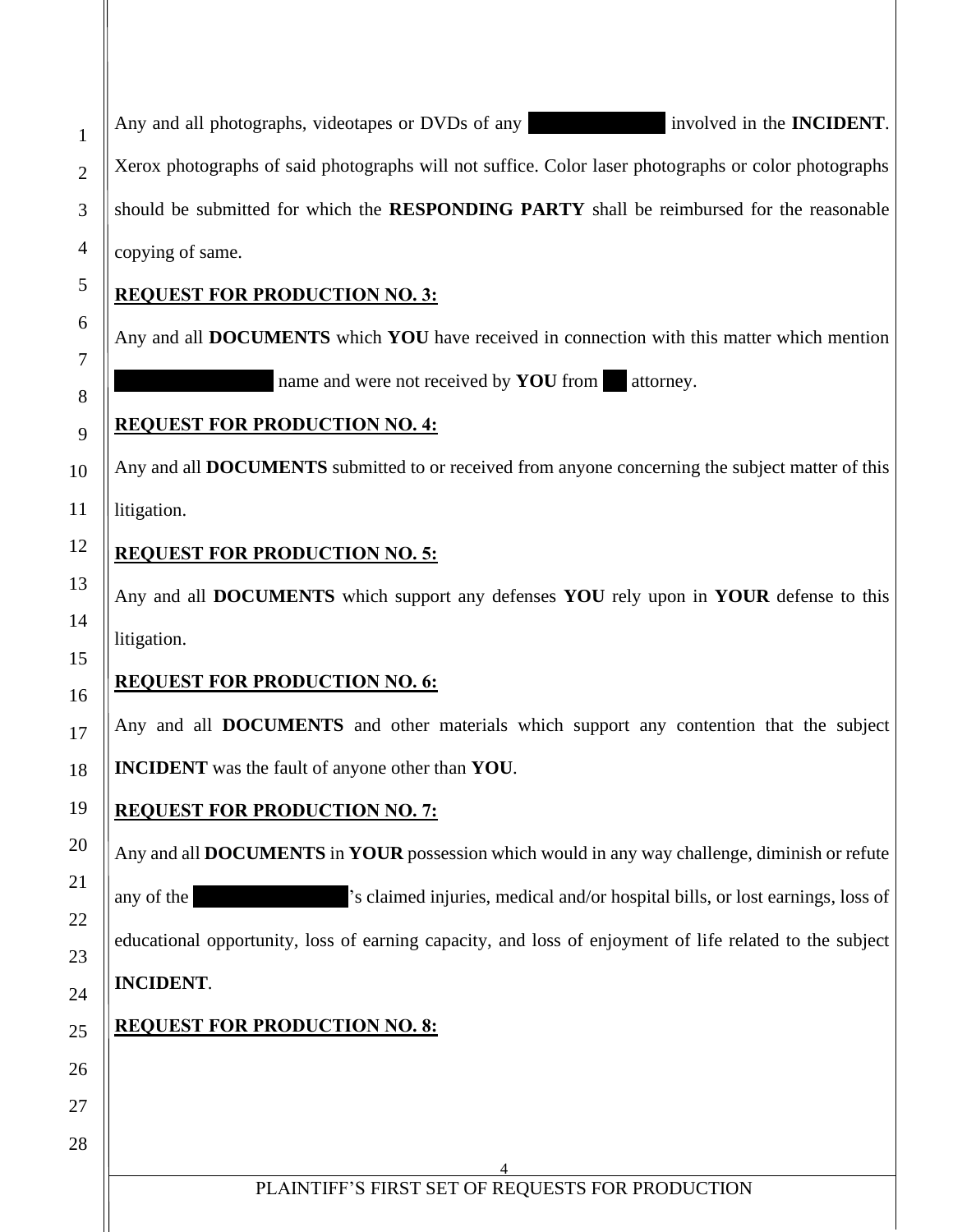5 2 3 4 5 6 7 8 9 10 11 12 13 14 15 16 17 18 19 20 21 22 23 24 25 26 27 28 repairs to the property of **DEFENDANT**, including but not limited to **DEFENDANT**'S vehicle damaged as a result of the **INCIDENT**. **REQUEST FOR PRODUCTION NO. 9:** Any and all copies of repair estimates, damage appraisals, repair bills, repair invoices or bills which reflect the cost of repairs for any other motor vehicle or object damaged as a result of the **INCIDENT**. **REQUEST FOR PRODUCTION NO. 10:** Any and all **DOCUMENTS** which **YOU** intend to rely on at trial. **REQUEST FOR PRODUCTION NO. 11:** Any and all expert reports whether or not intended for use at time of trial. **REQUEST FOR PRODUCTION NO. 12:** Any and all reports by law enforcement agencies, including but not limited to, reports and supplements thereto, police reports, DMV notification certificates, and police citations, regarding the occurrence of this **INCIDENT**. **REQUEST FOR PRODUCTION NO. 13:** Any and all statements, in each and every form, including but not limited to all written statements, copies of all original recordings or tapes of any statements, as well as transcriptions thereof, secured or obtained in any way from **PLAINTIFF**. **REQUEST FOR PRODUCTION NO. 14:** Any and all statements, in each and every form, including but not limited to all written statements, copies of all original recordings or tapes of any statements, as well as transcriptions thereof, of persons who witnessed or claim to have witnessed the **INCIDENT**, and/or the events immediately prior to the **INCIDENT**, and/or any events subsequent to the **INCIDENT** (i.e., while any party to the **INCIDENT** was still at the scene thereof).

Any and all estimates, damage appraisals, repair bills, repair invoices or bills which reflect the cost of

1

PLAINTIFF'S FIRST SET OF REQUESTS FOR PRODUCTION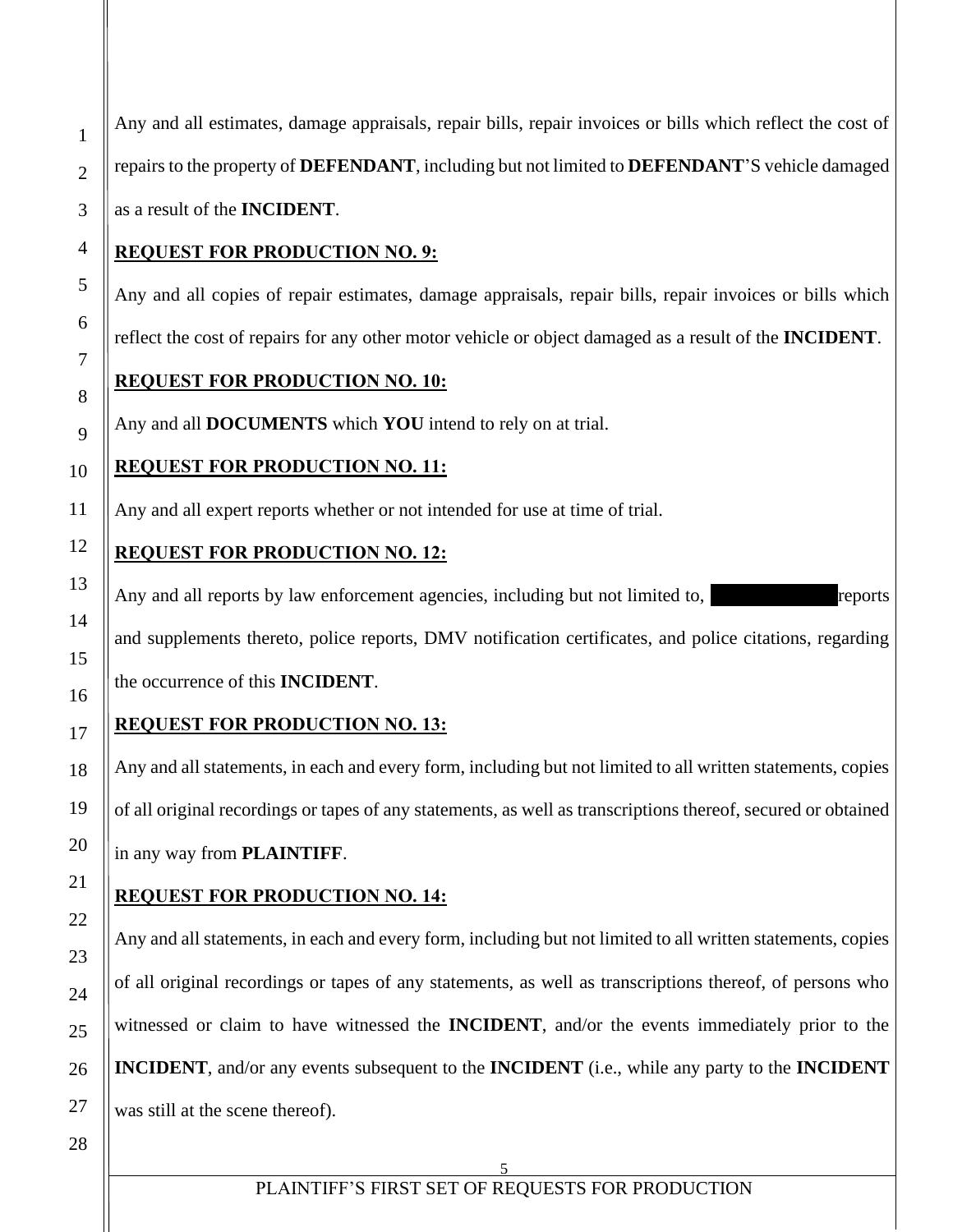### **REQUEST FOR PRODUCTION NO. 15:**

1

2

3

4

5

6

7

8

9

10

11

12

13

14

15

16

17

18

19

20

21

22

23

24

25

26

Any and all statements, in each and every form, including but not limited to all written statements, copies of all original recordings or tapes of any statements, as well as transcriptions thereof, secured or obtained in any way from **PLAINTIFF**.

### **REQUEST FOR PRODUCTION NO. 16:**

The registration or title papers which relate to the ownership of the involved in the **INCIDENT** which was being driven by defendant **REQUEST FOR PRODUCTION NO. 17:** The Declarations page of the policy in effect which insured the defendant was driving at the time of the **INCIDENT** or, in the

alternative, documentation which establishes your financial responsibility as required by the State of California at the time of the **INCIDENT** in lieu of required auto insurance.

# **REQUEST FOR PRODUCTION NO. 18:**

Any and all receipts, canceled checks, charge slips, check stubs, including attachments to insurance company checks, evidencing payment of any and all expenses and damages alleged to have been sustained as a result of the INCIDENT.

# **REQUEST FOR PRODUCTION NO. 19:**

A complete copy of all **DOCUMENTS** in **YOUR** possession obtained by subpoena.

# **REQUEST FOR PRODUCTION NO. 20:**

Each and every **DOCUMENT** which is utilized by **YOU** in any way in responding

First Set of Special Interrogatories which was propounded upon **YOU** herewith.

# **REQUEST FOR PRODUCTION NO. 21:**

A complete copy of all **DOCUMENTS** in **YOUR** possession obtained by a subpoena.

# **REQUEST FOR PRODUCTION NO. 22:**

28

27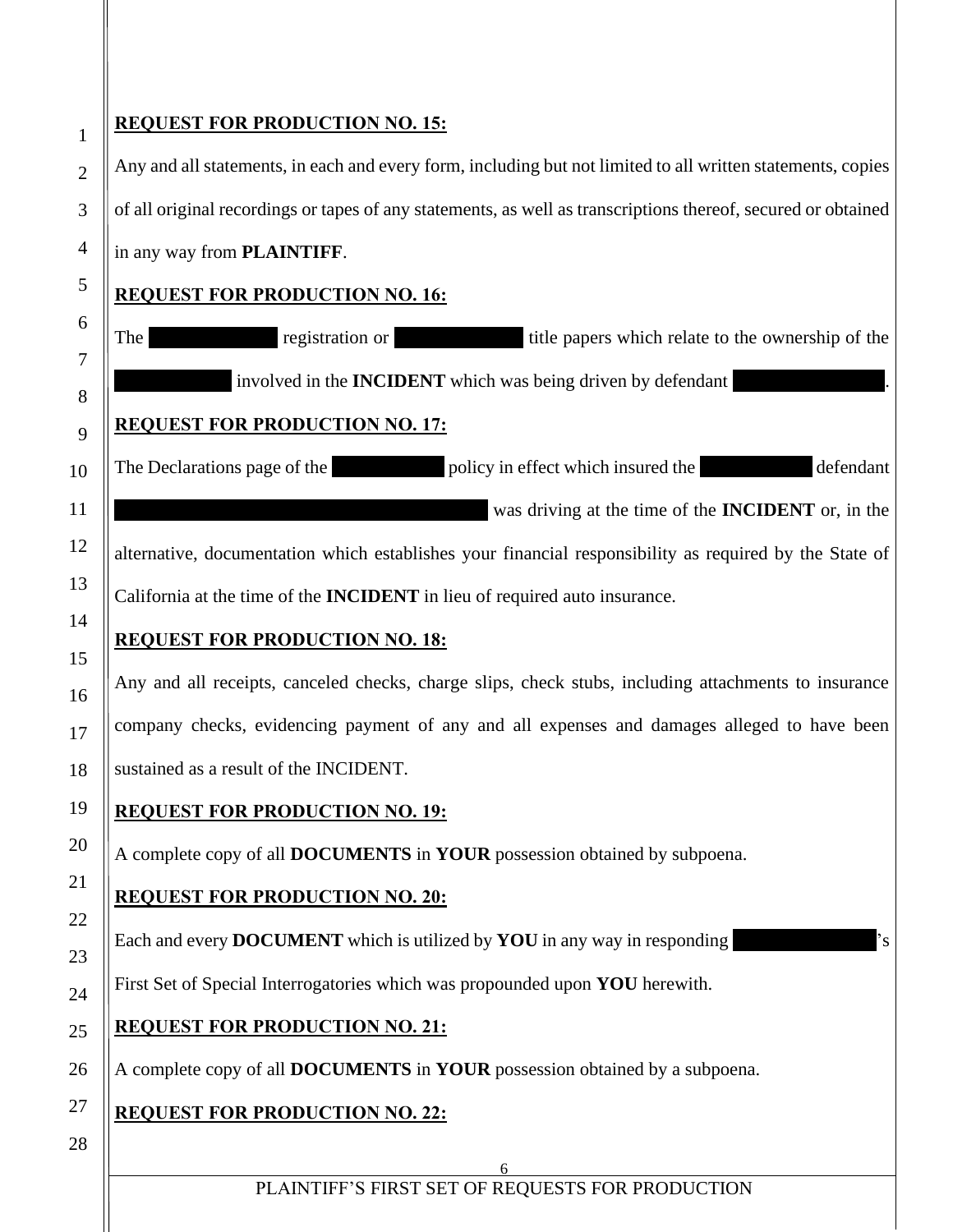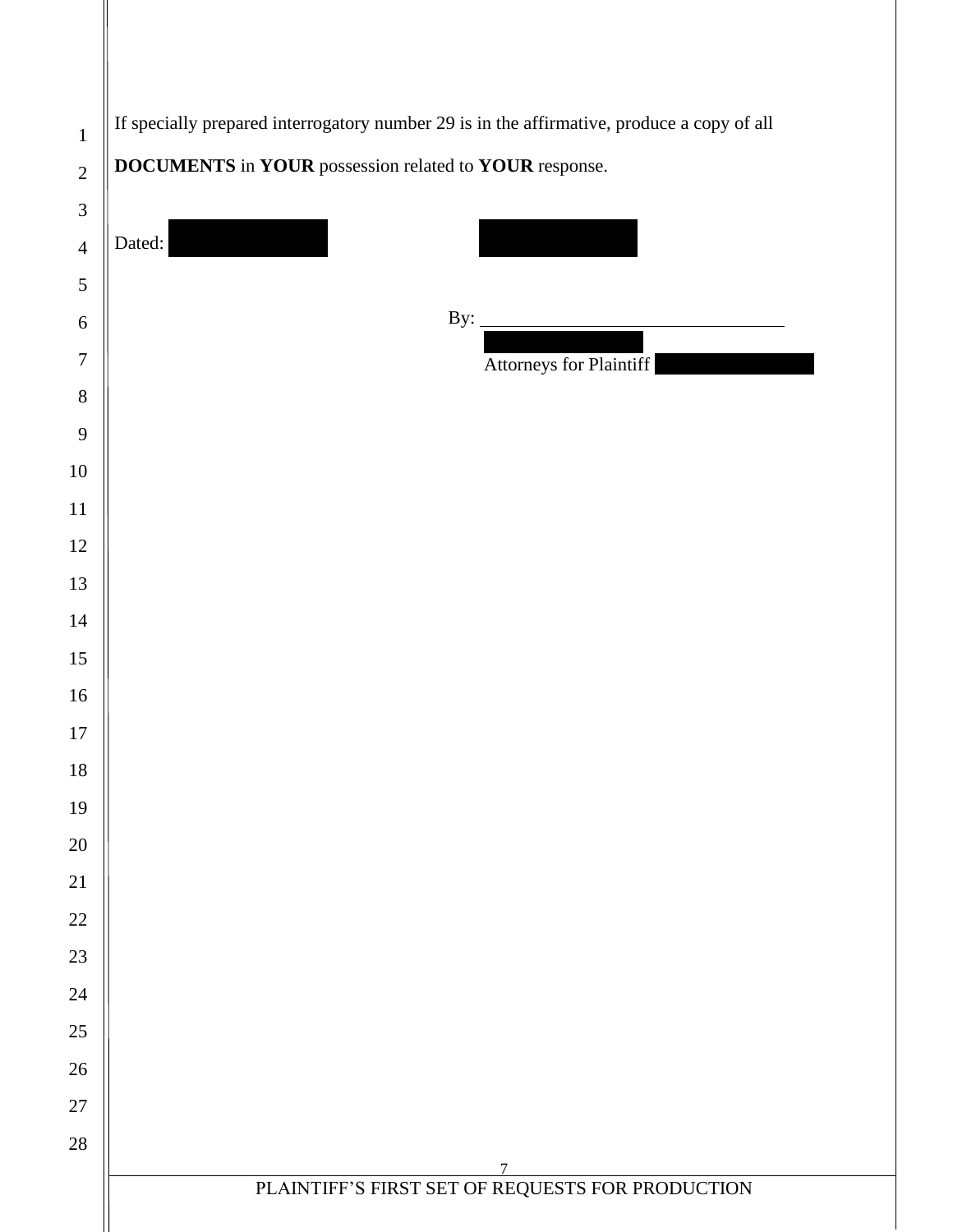# NORA.LEGAL

| 1      | PROOF OF SERVICE                                                                                         |
|--------|----------------------------------------------------------------------------------------------------------|
| 2      | STATE OF CALIFORNIA, COUNTY OF                                                                           |
| 3      | I am employed in the County of<br>, State of California. I am over the age of                            |
| 4      | 18 and not a party to the within action; my business address is<br>, Suite                               |
| 5      | . On<br>I served the foregoing                                                                           |
| 6      |                                                                                                          |
| 7      | document described as PLAINTIFF'S RESPONSE TO FIRST SET OF REQUESTS FOR ADMISSION                        |
| 8<br>9 | on the interested parties:                                                                               |
| 10     | <b>Attorney for Defendant</b>                                                                            |
| 11     |                                                                                                          |
| 12     |                                                                                                          |
| 13     | S                                                                                                        |
| 14     |                                                                                                          |
| 15     | [X] BY MAIL: I caused such document(s) to be placed in a sealed envelope and delivered by                |
| 16     | U.S. Mail to the offices of the addressees on the attached Service List following ordinary business      |
| 17     | practices. I am "readily familiar" with the firm's practice of collection and processing correspondence  |
| 18     | for mailing. Under that practice it would be deposited with the U.S. Postal Service on the same day with |
| 19     |                                                                                                          |
| 20     | postage thereon fully prepaid at<br>Scalifornia in the ordinary course of business. I                    |
| 21     | am aware that on motion of the party sewed, service is presumed invalid of postal cancellation date or   |
| 22     | postage meter date is more than one day after date of deposit for mailing in affidavit.                  |
| 23     | [] BY FACSIMILE: I caused such document(s) to be transmitted by facsimile to the offices of              |
| 24     | the addressees on the attached Service List following ordinary business practices.                       |
| 25     | [] BY PERSONAL SERVICE: I caused such document(s) to be personally served to the                         |
| 26     | addressees on the attached Service List following ordinary business practices.                           |
| 27     | [X] STATE: I declare under penalty of perjury under the laws of the State of California that the         |
| 28     |                                                                                                          |
|        |                                                                                                          |